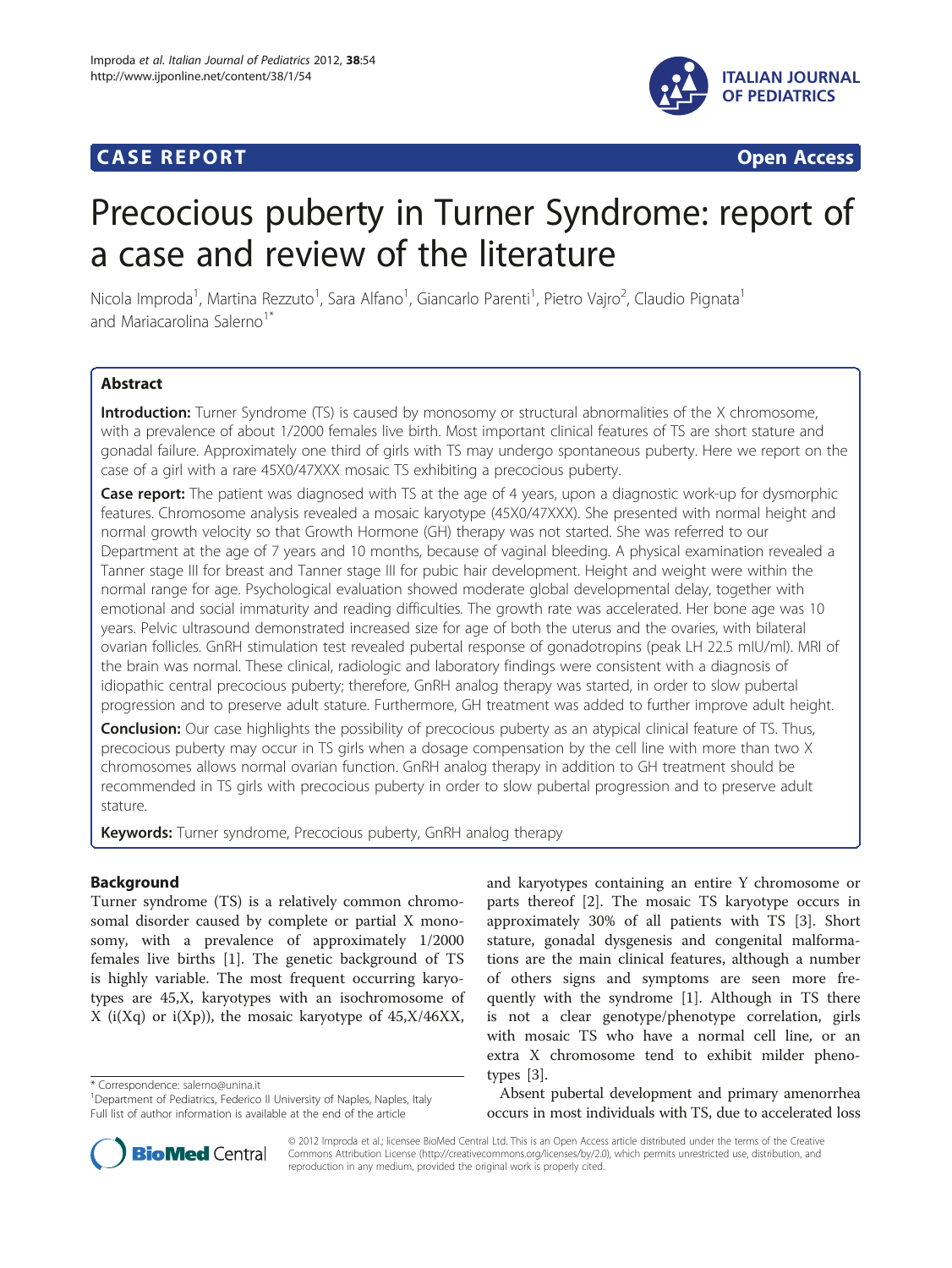of oocytes in the 45,X ovary, leaving few follicles in a fibrous strike by birth. Approximately one third of girls with TS undergo spontaneous puberty, but only half of those complete puberty with menarche. Spontaneous pregnancies are rare (2-5%) [[4](#page-3-0)]. A few rare cases of precocious puberty have been described, mainly in girls with mosaic TS (45X0/46XX or X structural abnormalities) [\[5](#page-3-0)-[8](#page-3-0)].

We report on the first case of precocious puberty in a 45X0/47XXX mosaic TS.

## Case report

A female child was born pre-term (32 weeks of gestation) with a birth weight of 2.900 kg and a length of 49 cm. Postnatal period was uneventful. She was diagnosed with TS at the age of 4 years, upon a diagnostic work-up for dysmorphic features. High resolution chromosome analysis revealed a mosaic karyotype (55% 45X0/45% 47XXX); FISH analysis excluded Y-chromosome-specific sequences. Her stature was normal and within the target height, no other associated abnormalities were detected, thus she was followed by the general pediatrician.

She was referred to our Department at the age of 7 years and 10 months, because of vaginal bleeding. A physical examination revealed a Tanner stage III for breast development, Tanner stage III for pubic hair development, axillary hair and scoliosis. Height and weight were within the normal range for age (height 126 cm, 25th percentile, and weight 26 kg, 25-50th percentile, respectively). The growth rate was accelerated (12 cm/ year) (Figure [1](#page-2-0)). Psychological evaluation showed moderate global developmental delay, together with emotional and social immaturity and reading difficulties. Skeletal maturation, evaluated by a left wrist x-ray was 10 years. Pelvic ultrasound demonstrated increased size for age of both the uterus (longitudinal diameter 53mm) and the ovaries (right ovary volume 3 ml and left 3.3 ml) with bilateral ovarian follicles. Abdominal and cardiac ultrasound, as well as routine hematological and biochemical analysis were normal. Endocrine evaluation revealed FSH levels 7.66 mIU/mL, LH levels 1.68 mIU/mL, and slightly elevated estradiol levels (28.2 pg/mL). GnRH stimulation test revealed pubertal response of gonadotropins with LH peak value of 22.5 mIU/ml and FSH peak value of 17.8 mIU/mL. Furthermore, assessment of thyroid function showed thyroid stimulating hormone (TSH) 5.5  $\mu$ IU/mL (normal range: 0.3-4.2  $\mu$ IU/mL), with normal levels of free T4 (1.25 ng/dl, normal range 0.8-1.7), and positive thyroid anti-TPO autoantibodies (100 IU/l, normal value less than 35), thus suggesting a condition of mild subclinical hypothyroidism in the context of autoimmune thyroiditis [\[9](#page-3-0)-[11\]](#page-4-0). Other autoimmune diseases were ruled out by appropriate investigations [[12-15\]](#page-4-0). Serum IGF-1 level was within normal limits. MRI of the brain was normal.

These clinical, radiologic and laboratory findings were consistent with a diagnosis of idiopathic central precocious puberty; therefore, GnRH analog therapy was started, in order to slow pubertal progression and to preserve maximum adult stature [[5,](#page-3-0)[16\]](#page-4-0). Furthermore, GH treatment was added to further improve adult height.

At the chronological age of 12 years and bone age of 13 years, GnRH analog therapy was discontinued, resulting in recovery of pubertal development which was completed by menarche at the age of 12 yr and 10 months. She is now 13 years old, she is still receiving GH treatment, her near final height is 150 cm, slightly below the target height (Figure [1](#page-2-0)).

## **Discussion**

We report on the first case of precocious puberty in a TS with a rare 45X0/47XXX mosaic karyotype.

TS is associated with a constellation of potential abnormalities involving many organ systems, making it a challenging disorder for health care providers and families. The genetic background of TS is highly variable. About 30% of TS girls have a mosaic chromosomal structure, with only 1% showing a 45X0/47XXX mosaicism [[17\]](#page-4-0). The correlation between genotype and phenotype is not yet well understood, but generally patients with a 45,X karyotype tend to have a more severe phenotype than those who are mosaic with a normal cell line [[2\]](#page-3-0).

Short stature, ovarian dysgenesis and infertility are clinical hallmarks in the majority of patients with TS. The incidence of spontaneous puberty in TS is reported to be about one third. In an Italian retrospective multicenter study, 33.5% of 522 patients older than 12 yr with Turner syndrome presented spontaneous pubertal development, but only 16.1% completed puberty with menarche [\[18](#page-4-0)].

Precocious puberty in TS patients is very rare. To date, only five cases have been reported in the Literature, four of them showing mosaic TS and one a karyotype with structural abnormality of one X chromosome [[5-8](#page-3-0)].

To our knowledge this is the first case of precocious puberty reported in a TS with a mosaic karyotype characterized by a cell line with X chromosome monosomy and a cell line with three copy of the X chromosome, thus suggesting a post-zygotic unbalanced disjunction of the sex chromosomes. In addition to precocious puberty, our patient showed other peculiar clinical features, such as normal height and neuro-psychological problems, likely related to the quantitative proportion of 45X to 47XXX cell-lines in different tissues and organs [\[19\]](#page-4-0).

Triple X syndrome (47XXX) is a sex chromosome aneuploidy that occurs in approximately 1 in 1000 female births. Although non-mosaic 47,XXX karyotypes are the most frequent, mosaicism occurs in approximately 10%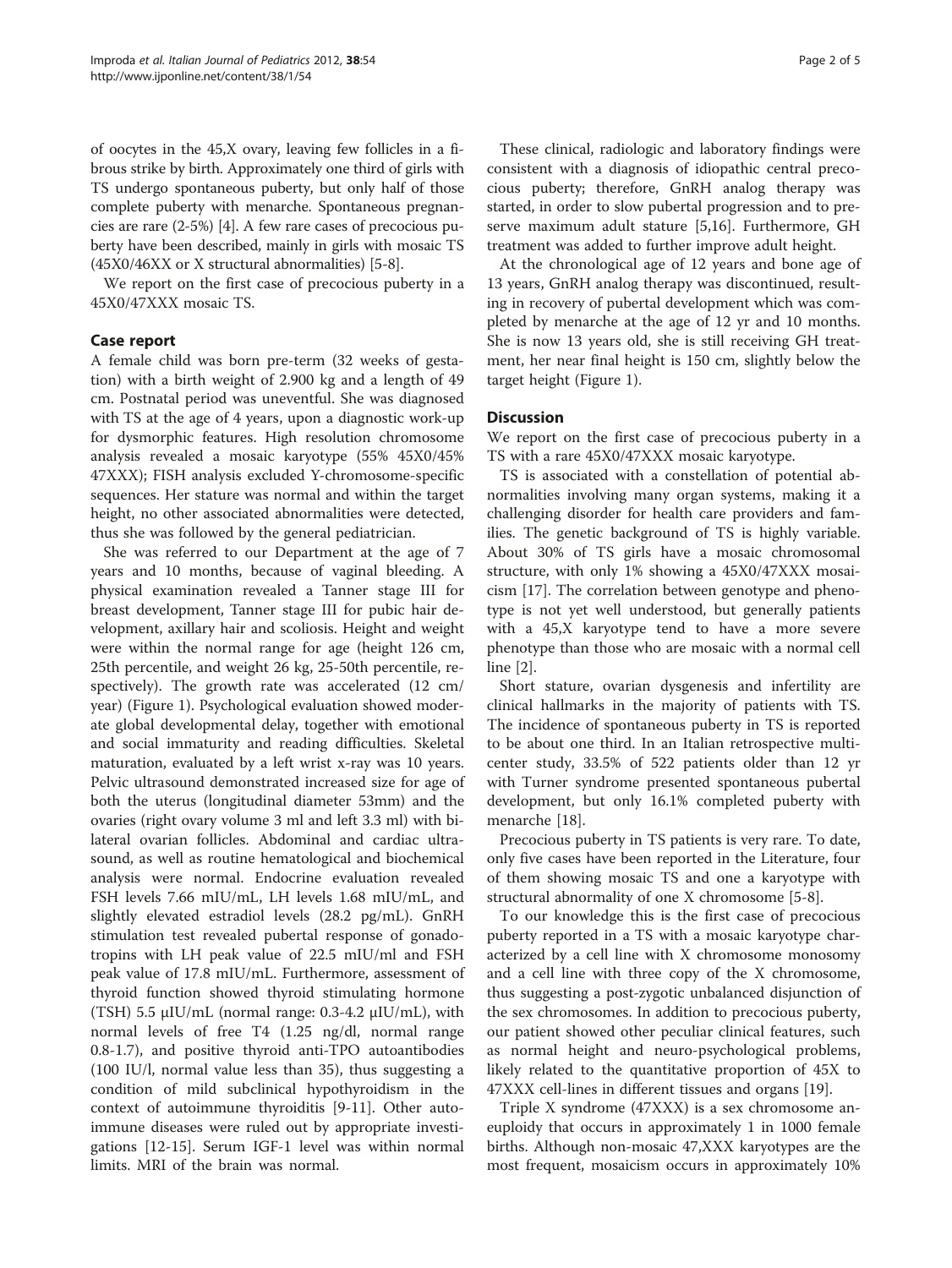<span id="page-2-0"></span>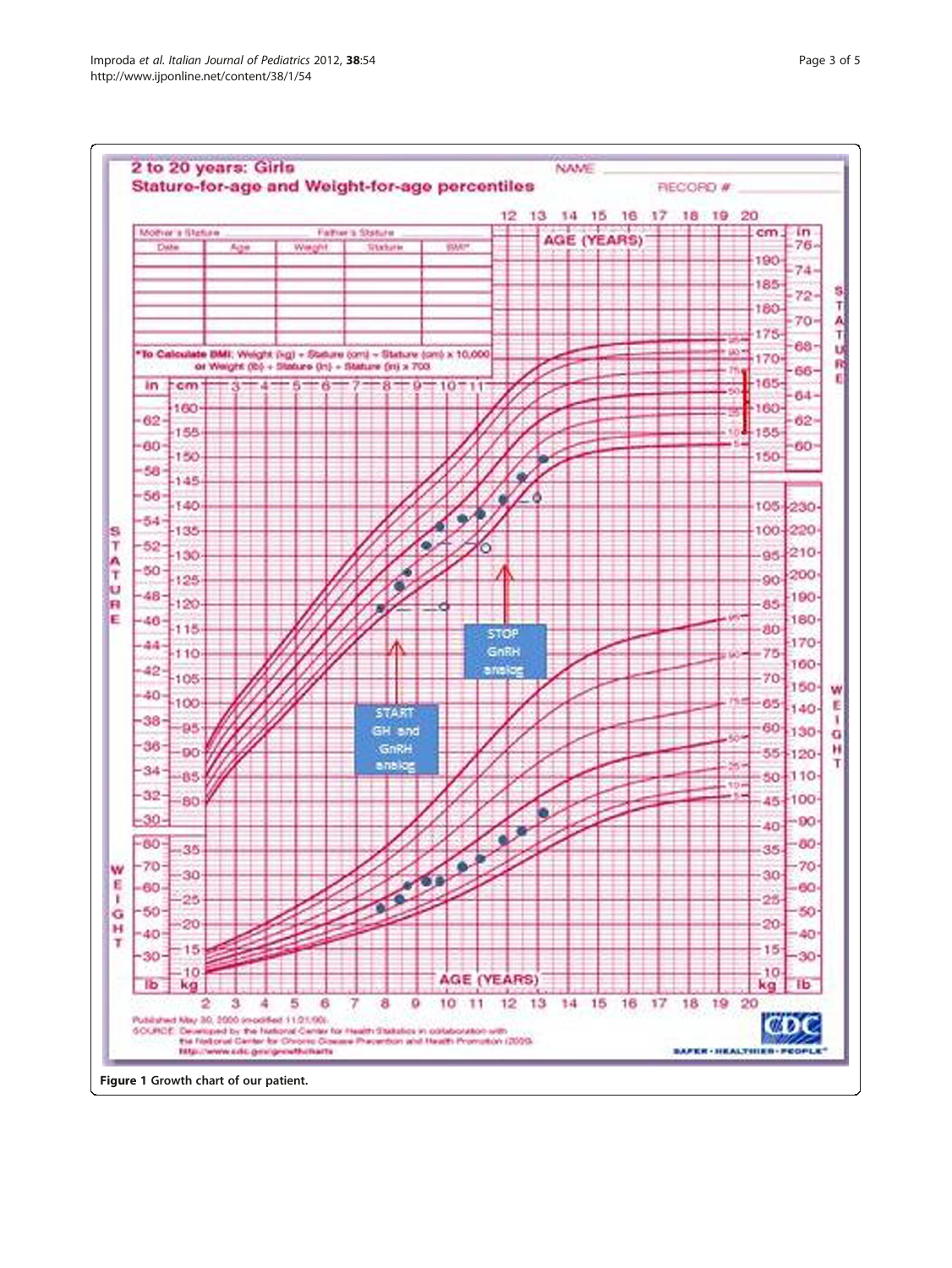<span id="page-3-0"></span>of cases and in many combinations such as 46XX/ 47XXX or 47XXX/48XXXX, or in combination including Turner syndrome cell lines such as 45X/47XXX or 45X/ 46XX/47XXX. Clinical characteristics include epicanthal folds, hypertelorism, upslanting palpebral fissures, clinodactyly, overlapping digits, pes planus and pectus excavatum. The majority of cases are asymptomatic with normal pubertal onset and sexual development [[20](#page-4-0)]. However, pubertal abnormalities have been reported in Triple X syndrome, ranging from premature ovarian insufficiency [[21\]](#page-4-0) to precocious puberty [\[22,23\]](#page-4-0).

Genes located on the proximal region of the short arm of the X chromosome are important for normal ovarian function and development and the haploinsufficiency of these genes is thought to be implicated in the pathogenesis of gonadal dysgenesis associated with TS [[24\]](#page-4-0). On the contrary, spontaneous puberty has been reported with a significantly higher frequency among mosaic TS with cell lines having more than one X. These observations suggest a cardinal influence of the X chromosome on the appearance of spontaneous puberty [\[18\]](#page-4-0). In keeping with this, our case suggests that even precocious puberty may occur in TS girls when a dosage compensation by the cell line with more than two X chromosomes allows normal ovarian function.

The pathogenetic mechanism for central precocious puberty in sex chromosome aneuploidies, particularly in TS, is still unclear. Abnormalities in the hypothalamic feedback system, with increased levels of gonadotropins to compensate for blunted ovarian function, or FSH surge commonly seen in TS before the ovarian failure have been hypothesized [7]. Elevated levels of TSH have also been proposed as a mechanism in causing precocious puberty in girls with TS, due to the interaction between TSH and human FSH receptor [\[25\]](#page-4-0). In our patient it seems unlikely that the slightly increase in TSH levels may be responsible for precocious puberty, because TSH levels were stable over time and no other functional abnormalities were detected.

The decision to treat with GnRH analog a condition such as TS, generally associated with ovarian failure, is challenging. The observation that untreated precocious puberty is generally associated with impaired adult height due to bone age advancement and that short stature is per se a hallmark of TS prompted us to undertake a treatment with GnRH analog [[26\]](#page-4-0). Again, despite a normal GH secretion following a pharmacological stimulation test [\[27\]](#page-4-0), evidence indicates that a GH treatment may improve adult height in TS as well as in other syndromes [\[28,29](#page-4-0)]. For this reason, the initiation of GH therapy is currently considered as soon as growth failure is evidenced even though short stature is not present [4]. In our patient, GH therapy was not initially started due to normal height and normal growth velocity. However, after the diagnosis of precocious puberty, GH therapy was considered in order to improve adult height.

## Conclusion

Our case highlights the possibility of precocious puberty as an atypical clinical feature of TS. Precocious puberty may occur in TS girls when a dosage compensation by the cell line with more than two X chromosomes allows normal ovarian function. GnRH analog therapy in addition to GH treatment should be recommended in TS girls with precocious puberty in order to slow pubertal progression and to preserve adult stature.

## Consent

Written informed consent was obtained from the parents of the patient for publication of this Case report and any accompanying images. A copy of the written consent is available for review by the Editor-in-Chief of this journal.

#### Abbreviations

TS: Turner Syndrome; GH: Growth Hormone.

#### Competing interests

The authors declare that they have no competing interests.

#### Authors' contributions

All authors have equally participated in drafting of the manuscript and/or critical revision of the manuscript for important intellectual content. All authors read and approved the final manuscript.

#### Author details

<sup>1</sup> Department of Pediatrics, Federico II University of Naples, Naples, Italy. <sup>2</sup>Chair of Pediatrics, University of Salerno, Salerno, Italy.

#### Received: 2 October 2012 Accepted: 15 October 2012 Published: 17 October 2012

#### References

- 1. Stochholm K, Juul S, Juel K, Naeraa RW, Gravholt CH: Prevalence, incidence, diagnostic delay and mortality in Turner Syndrome. J Clin Endocrinol Metab 2006, 91(10):3897–3902.
- 2. Davenport ML: Approach to the Patient with Turner Syndrome. J Clin Endocrinol Metab 2010, 95(4):1487–1495.
- 3. Donaldson MDC, Gault EJ, Tan KW, Dunger DB: Optimising management in Turner syndrome: from infancy to adult transfer. Arch Dis Child 2006, 91:513–520.
- 4. Bondy CA for The Turner Syndrome Consensus Study Group: Care of Girls and Women with Turner Syndrome: A Guideline of the Turner Syndrome Study Group. J Clin Endocrinol Metab 2007, 92(1):10-25.
- 5. Huseman CA: Mosaic Turner syndrome with precocious puberty. J Pediatr 1983, 102:892–894.
- 6. Evanchec KA, Rotenstein D: Treatment of precocious puberty in two patients with Turner mosaicism. J Pediatr Endocrinol Metab 2005, 18:819–822.
- 7. Sabin MA, Zacharin MR: Precocious puberty in Turner syndrome. J Paediatr Child Health 2007, 43:776–778.
- 8. Baek JU, Park HK, Shim EJ, Hwang IT: Precocious Puberty in Turner Syndrome Variant. J Pediatr Adolesc Gynecol 2012, 25:e113–e114.
- 9. Wasniewska M, Salerno M, Cassio A, Corrias A, Aversa T, Zirilli G, Capalbo D, Bal M, Mussa A, De Luca F: Prospective evaluation of the natural course of idiopathic subclinical hypothyroidism in childhood and adolescence. Eur J Endocrinol 2009, 160(3):417–421.
- 10. Radetti G, Maselli M, Buzi F, Corrias A, Mussa A, Cambiaso P, Salerno M, Cappa M, Baiocchi M, Gastaldi R, Minerba L, Loche S: The natural history of